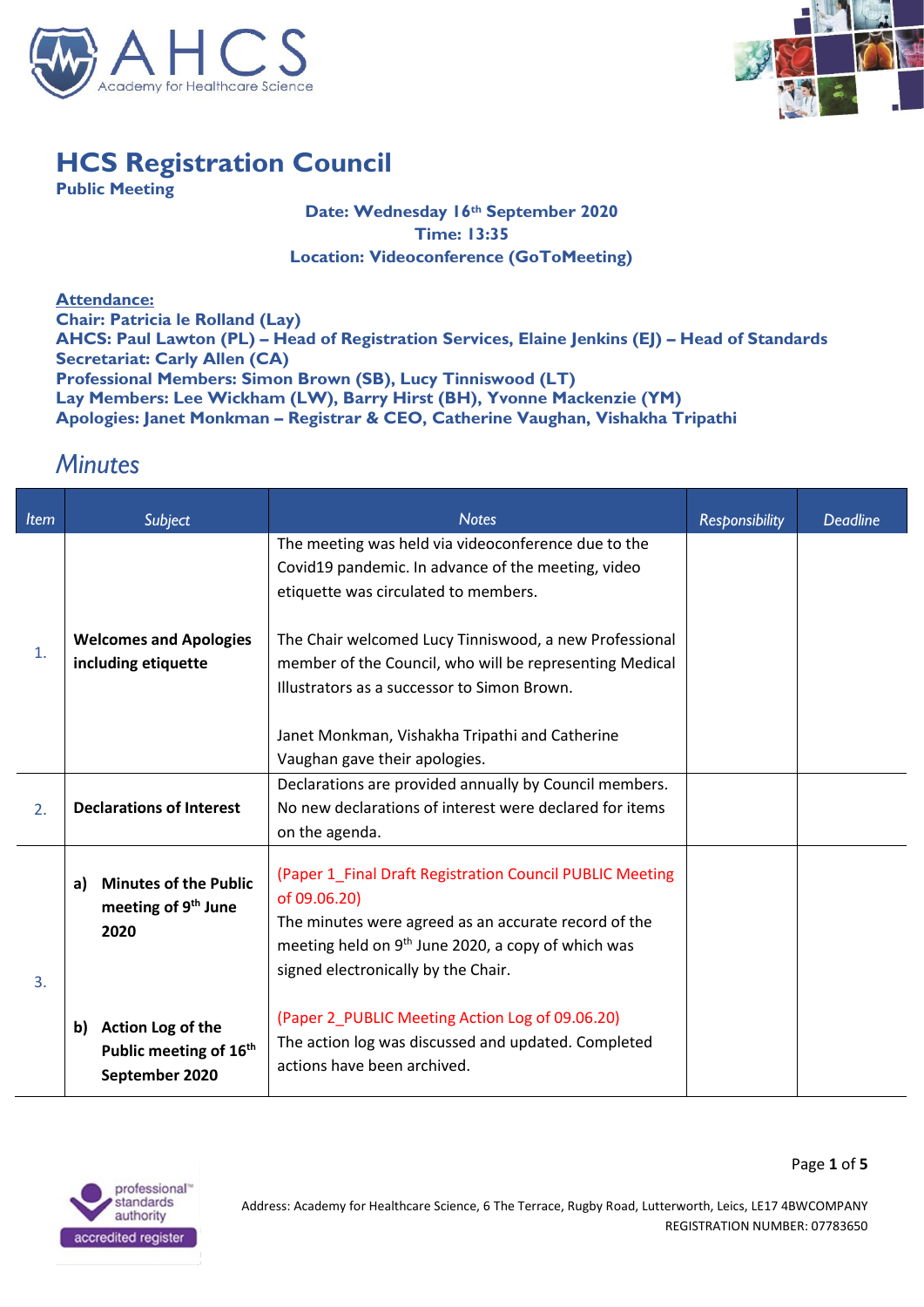



Page **2** of **5**

|    |                                            | The Chair reported that she would attend the next                                                                    |             |          |
|----|--------------------------------------------|----------------------------------------------------------------------------------------------------------------------|-------------|----------|
|    |                                            | Accredited Registers Collaborative meeting, to be held in                                                            |             |          |
|    |                                            | October.                                                                                                             |             |          |
|    |                                            |                                                                                                                      |             |          |
|    |                                            | The Professional Standards Authority (PSA) is undertaking                                                            |             |          |
|    |                                            | a strategic review of the accredited registers. Council                                                              |             |          |
| 4. | <b>Chair's Report</b>                      | members have responded to the AHCS CEO's letter about                                                                |             |          |
|    |                                            | the review and PSA feedback from the review will be                                                                  |             |          |
|    |                                            | reported to Council members when received.                                                                           |             |          |
|    |                                            |                                                                                                                      |             |          |
|    |                                            | Other work that has been carried out was reported on                                                                 |             |          |
|    |                                            | throughout the meeting.                                                                                              |             |          |
|    |                                            | A set of slides was presented to the Council by the HORS                                                             |             |          |
|    |                                            | to provide an update on recent activities of the Academy.                                                            |             |          |
|    |                                            | The slides will be circulated with the minutes of the                                                                |             |          |
|    |                                            | meeting.                                                                                                             |             |          |
|    |                                            |                                                                                                                      |             |          |
|    |                                            | <b>Shared Temporary Register (STR)</b>                                                                               |             |          |
|    |                                            | It was reported that the Shared Temporary Register for<br>healthcare science practitioners will remain open until at |             |          |
|    |                                            | least 30 <sup>th</sup> November, to be consistent with the HCPC STR                                                  |             |          |
|    |                                            | for Clinical and Biomedical Scientists.                                                                              |             |          |
|    |                                            |                                                                                                                      |             |          |
|    | a) Covid-19                                | HORS advised that previous AHCS registrants who had                                                                  |             |          |
|    | b) Academy Update                          | joined the STR will be encouraged to reapply to join the                                                             |             |          |
|    | including marketing                        | full AHCS register. HSS and PTP Trainees who had joined                                                              |             |          |
|    | <b>Registration Matters</b><br>c)          | the register are communicated with via the National                                                                  |             |          |
|    | <b>GSP Update</b><br>d)                    | School of Healthcare Science (NSHCS) and will be<br>encouraged to join the AHCS register when they have              |             |          |
| 5. | <b>Shared Temporary</b><br>e)              | successfully completed their training programme.                                                                     |             |          |
|    | <b>Register</b>                            |                                                                                                                      |             |          |
|    | <b>Shared HCPC</b><br>f)                   | The Chair stressed the need for the experiential                                                                     |             |          |
|    | <b>Temporary Register</b><br>CPD update on | knowledge and practical experience of those registrants                                                              |             |          |
|    | g)<br>progress                             | and students to be recognised and that it must be taken<br>into consideration for the registration process.          |             |          |
|    |                                            |                                                                                                                      |             |          |
|    |                                            | Action: HORS to ascertain the whereabouts of the                                                                     |             |          |
|    |                                            | students that have joined the shared temporary register                                                              | <b>HORS</b> |          |
|    |                                            | and report to the Chair that such learning has been                                                                  |             | 13.10.20 |
|    |                                            | recognised and that their transition into full registration                                                          | Chair       |          |
|    |                                            | is smooth and prompt. The Chair will feedback to the                                                                 |             |          |
|    |                                            | Management Board.                                                                                                    |             |          |
|    |                                            | HOS stated that Good Scientific Practice will be<br>$\bullet$                                                        |             |          |
|    |                                            | published week commencing 21 <sup>st</sup> October.                                                                  |             |          |
|    |                                            | The Academy are planning a response on the                                                                           |             |          |

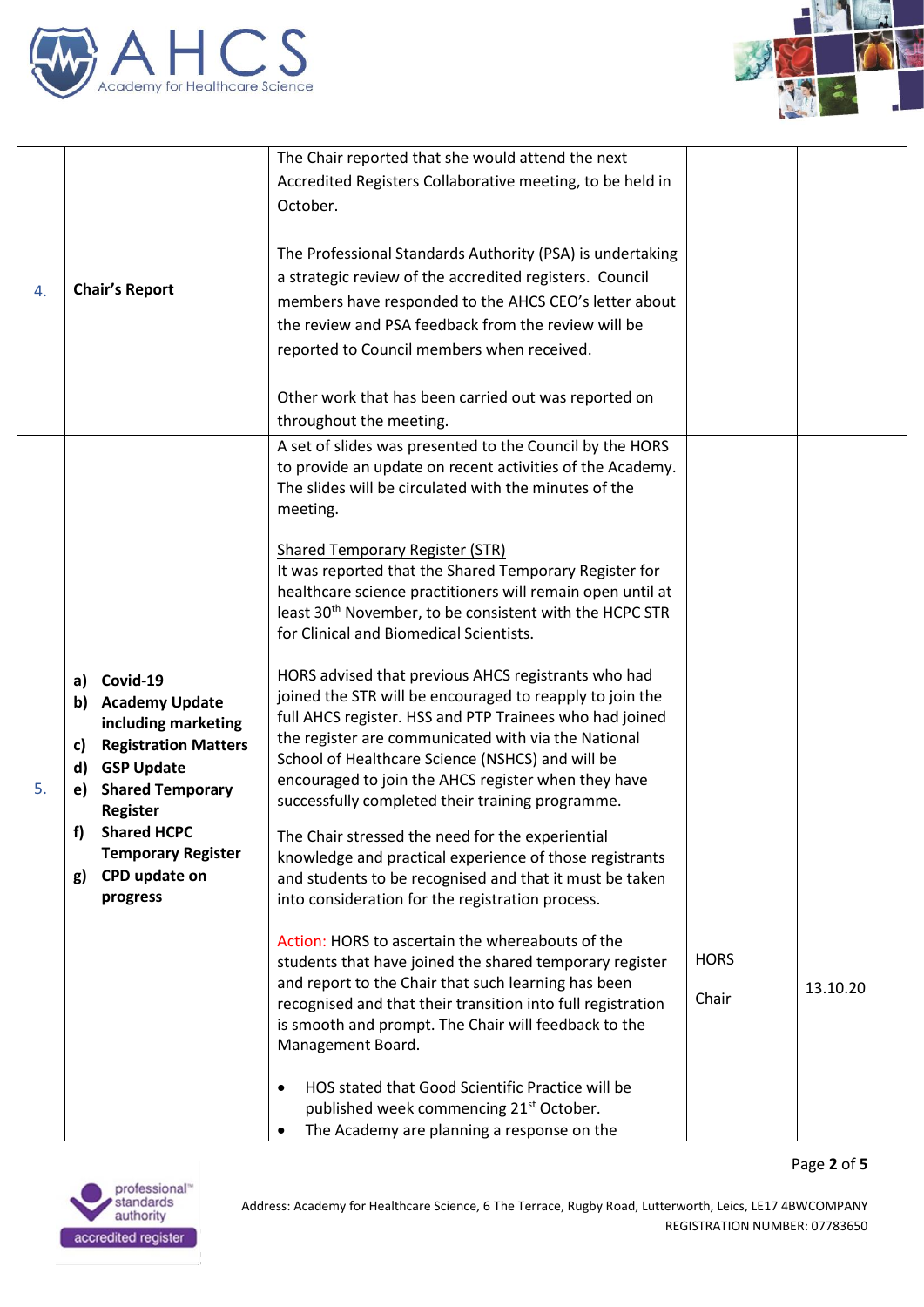



|    |    |                                                       | Standards of Proficiency. Council members are<br>welcome to provide comments to be added to the<br>statement.<br>HOS advised that the STP Equivalence database is<br>$\bullet$<br>undergoing a data cleanse activity to remove any<br>applications that have been in progress for too long.<br>The HOS is working closely with the National School<br>$\bullet$<br>of Healthcare Science and Institute for<br>Apprenticeships and Technical Education in terms of<br>the arrangements for handing over the Quality<br>Assurance process of the programmes (but not the<br>equivalence route).<br>The HOS has continued to observe the GCRB annual<br>$\bullet$<br>assessment of registrants and is fully content with<br>the evidence found through the moderation process. |             |          |
|----|----|-------------------------------------------------------|-----------------------------------------------------------------------------------------------------------------------------------------------------------------------------------------------------------------------------------------------------------------------------------------------------------------------------------------------------------------------------------------------------------------------------------------------------------------------------------------------------------------------------------------------------------------------------------------------------------------------------------------------------------------------------------------------------------------------------------------------------------------------------|-------------|----------|
|    | a) | <b>Update on Work Plan</b>                            | (Paper 3_Updated Work Plan 2020-21                                                                                                                                                                                                                                                                                                                                                                                                                                                                                                                                                                                                                                                                                                                                          |             |          |
|    |    | for (2019/2020)                                       | Paper 4_Draft Annual Report Outline 2019-20)                                                                                                                                                                                                                                                                                                                                                                                                                                                                                                                                                                                                                                                                                                                                |             |          |
|    |    | b) Draft Annual Report<br><b>Registration Council</b> | Work Plan                                                                                                                                                                                                                                                                                                                                                                                                                                                                                                                                                                                                                                                                                                                                                                   |             |          |
|    |    | (2019/2020)                                           | HORS presented a revised work plan, advising members<br>of the changes made from the last draft.                                                                                                                                                                                                                                                                                                                                                                                                                                                                                                                                                                                                                                                                            |             |          |
|    |    |                                                       | Meeting dates have been added to ensure that<br>$\bullet$                                                                                                                                                                                                                                                                                                                                                                                                                                                                                                                                                                                                                                                                                                                   |             |          |
|    |    |                                                       | Council work and activities can be evenly distributed                                                                                                                                                                                                                                                                                                                                                                                                                                                                                                                                                                                                                                                                                                                       |             |          |
|    |    |                                                       | across both meetings and quarters.<br>HORS recently contacted PSA to determine whether<br>$\bullet$                                                                                                                                                                                                                                                                                                                                                                                                                                                                                                                                                                                                                                                                         |             |          |
|    |    |                                                       | re-accreditation would be due in October when                                                                                                                                                                                                                                                                                                                                                                                                                                                                                                                                                                                                                                                                                                                               |             |          |
|    |    |                                                       | confirmation of re-accreditation was only received in                                                                                                                                                                                                                                                                                                                                                                                                                                                                                                                                                                                                                                                                                                                       |             |          |
|    |    |                                                       | May. The original timetable will be adhered to, but<br>PSA are willing to review the schedule if it causes the                                                                                                                                                                                                                                                                                                                                                                                                                                                                                                                                                                                                                                                              |             |          |
|    |    |                                                       | Academy any problems.                                                                                                                                                                                                                                                                                                                                                                                                                                                                                                                                                                                                                                                                                                                                                       |             |          |
|    |    |                                                       | CPD Audit - Agreed that Council will see the final<br>$\bullet$                                                                                                                                                                                                                                                                                                                                                                                                                                                                                                                                                                                                                                                                                                             |             |          |
| 6. |    |                                                       | version and approve it before it is implemented.<br>Marketing plan with extraordinary meeting will be<br>$\bullet$                                                                                                                                                                                                                                                                                                                                                                                                                                                                                                                                                                                                                                                          |             |          |
|    |    |                                                       | added to the plan.                                                                                                                                                                                                                                                                                                                                                                                                                                                                                                                                                                                                                                                                                                                                                          |             |          |
|    |    |                                                       | Final due date of GSP to be added to plan.<br>$\bullet$                                                                                                                                                                                                                                                                                                                                                                                                                                                                                                                                                                                                                                                                                                                     |             |          |
|    |    |                                                       | Action: HORS to update the work plan following Council                                                                                                                                                                                                                                                                                                                                                                                                                                                                                                                                                                                                                                                                                                                      | <b>HORS</b> |          |
|    |    |                                                       | comments. Council will be required to approve Work Plan                                                                                                                                                                                                                                                                                                                                                                                                                                                                                                                                                                                                                                                                                                                     |             | 30.10.20 |
|    |    |                                                       | via email.                                                                                                                                                                                                                                                                                                                                                                                                                                                                                                                                                                                                                                                                                                                                                                  |             |          |
|    |    |                                                       | The Chair highlighted the importance of reviewing                                                                                                                                                                                                                                                                                                                                                                                                                                                                                                                                                                                                                                                                                                                           |             |          |
|    |    |                                                       | 'postponed' matters by the next Council meeting in 2021                                                                                                                                                                                                                                                                                                                                                                                                                                                                                                                                                                                                                                                                                                                     |             |          |
|    |    |                                                       | - Covid has put some matters on hold but this cannot<br>continue. It is important to find a way round these                                                                                                                                                                                                                                                                                                                                                                                                                                                                                                                                                                                                                                                                 |             |          |
|    |    |                                                       | matters so that progress and improvements can continue                                                                                                                                                                                                                                                                                                                                                                                                                                                                                                                                                                                                                                                                                                                      |             |          |
|    |    |                                                       | to be made.                                                                                                                                                                                                                                                                                                                                                                                                                                                                                                                                                                                                                                                                                                                                                                 |             |          |
|    |    |                                                       | <b>Draft Annual Report</b>                                                                                                                                                                                                                                                                                                                                                                                                                                                                                                                                                                                                                                                                                                                                                  |             |          |
|    |    |                                                       |                                                                                                                                                                                                                                                                                                                                                                                                                                                                                                                                                                                                                                                                                                                                                                             |             |          |

Page **3** of **5**

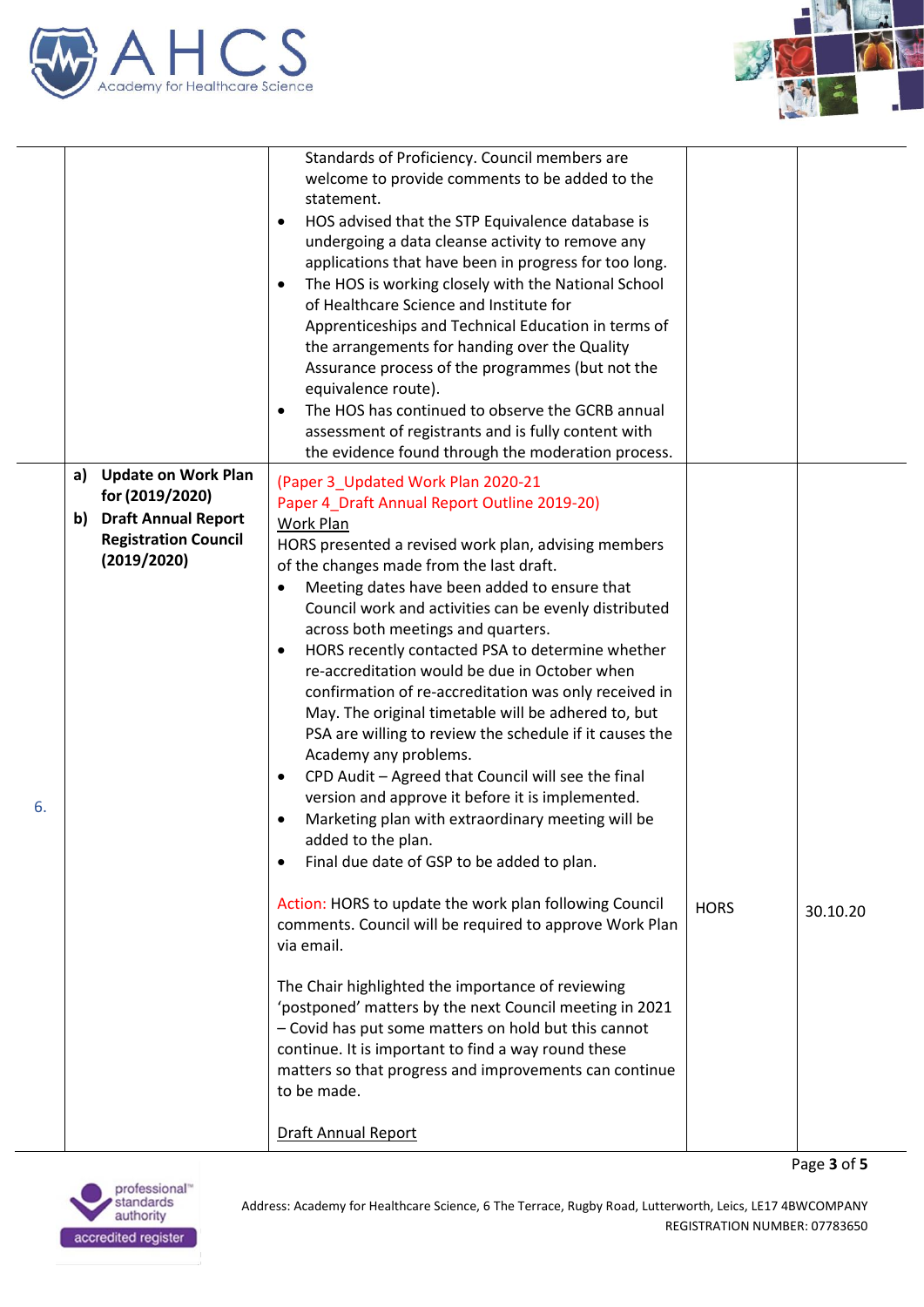



|    |                                                  | Clive Powell, Head of Registration Services for LSI, has                                                                         |             |          |
|----|--------------------------------------------------|----------------------------------------------------------------------------------------------------------------------------------|-------------|----------|
|    |                                                  | been working on the overall Academy Annual Report and                                                                            |             |          |
|    |                                                  | requested contributions from each Registration Council.                                                                          |             |          |
|    |                                                  | Council reviewed the first draft provided by the HORS<br>and agreed to:<br>include a paragraph to discuss the reported diversity |             |          |
|    |                                                  | of registrants. There are core issues that apply to all,                                                                         |             |          |
|    |                                                  | but some different professional characteristics that                                                                             |             |          |
|    |                                                  | Council must be aware of when carrying out work.                                                                                 |             |          |
|    |                                                  | amend to 'complaints that were resolved<br>$\bullet$                                                                             |             |          |
|    |                                                  | successfully after due process'.                                                                                                 |             |          |
|    |                                                  | include HCS practitioner registrants in addition to                                                                              |             |          |
|    |                                                  | those who have completed a specific Practitioner                                                                                 |             |          |
|    |                                                  | Training Programme.                                                                                                              |             |          |
|    |                                                  | Action: HORS to request timeframe from Clive Powell, on                                                                          |             |          |
|    |                                                  | when contributions are due by. HORS to amend draft as                                                                            | <b>HORS</b> | 14.10.20 |
|    |                                                  | discussed by Council.                                                                                                            |             |          |
|    |                                                  | (Paper 5_AHCS Process Flowcharts for the Public Sept                                                                             |             |          |
|    |                                                  | 2020)                                                                                                                            |             |          |
|    |                                                  | The flowcharts are intended for public consumption and                                                                           |             |          |
|    |                                                  | can be put on the website and in guidance documents.                                                                             |             |          |
|    |                                                  | Council suggested:                                                                                                               |             |          |
|    |                                                  | 'acknowledge receipt within two working days'.                                                                                   |             |          |
|    |                                                  | a separate complaints@ email address could be<br>$\bullet$                                                                       |             |          |
|    |                                                  | helpful and will reassure individuals that this is an                                                                            |             |          |
|    |                                                  | important matter that will be dealt with promptly.                                                                               |             |          |
|    | <b>AHCS Process Flowcharts</b><br>for the Public | a flowchart for the Equivalence complaints process<br>$\bullet$                                                                  |             |          |
|    |                                                  | would be helpful.                                                                                                                |             |          |
| 7. |                                                  | ensure that it is clear that the Patient/Public are the                                                                          |             |          |
|    |                                                  | priority.<br>Statement on the front of the Complaint form 'your<br>$\bullet$                                                     |             |          |
|    |                                                  | personal details will not be shared with the                                                                                     |             |          |
|    |                                                  | registrant'.                                                                                                                     |             |          |
|    |                                                  | The salutation on the Complaint form to include 'Mx'.<br>٠                                                                       |             |          |
|    |                                                  |                                                                                                                                  |             |          |
|    |                                                  | Action: HORS to amend flowcharts following Council                                                                               | <b>HORS</b> | 30.09.20 |
|    |                                                  | comments and that Clive Powell and Nicki Dill have sight.                                                                        |             |          |
|    |                                                  | Action: LW to carry out review of handbook of                                                                                    |             |          |
|    |                                                  | communication for healthcare professionals written by a                                                                          |             |          |
|    |                                                  | PSA board member Moi Ali to see how this might be                                                                                | LW          | February |
|    |                                                  | applicable to HCS.                                                                                                               |             | 2021     |
|    |                                                  | The Chair thanked Simon Brown for his contribution and                                                                           |             |          |
| 8. | <b>Any Other Business</b>                        | dedication to the Registration Council during his three-                                                                         |             |          |

Page **4** of **5**